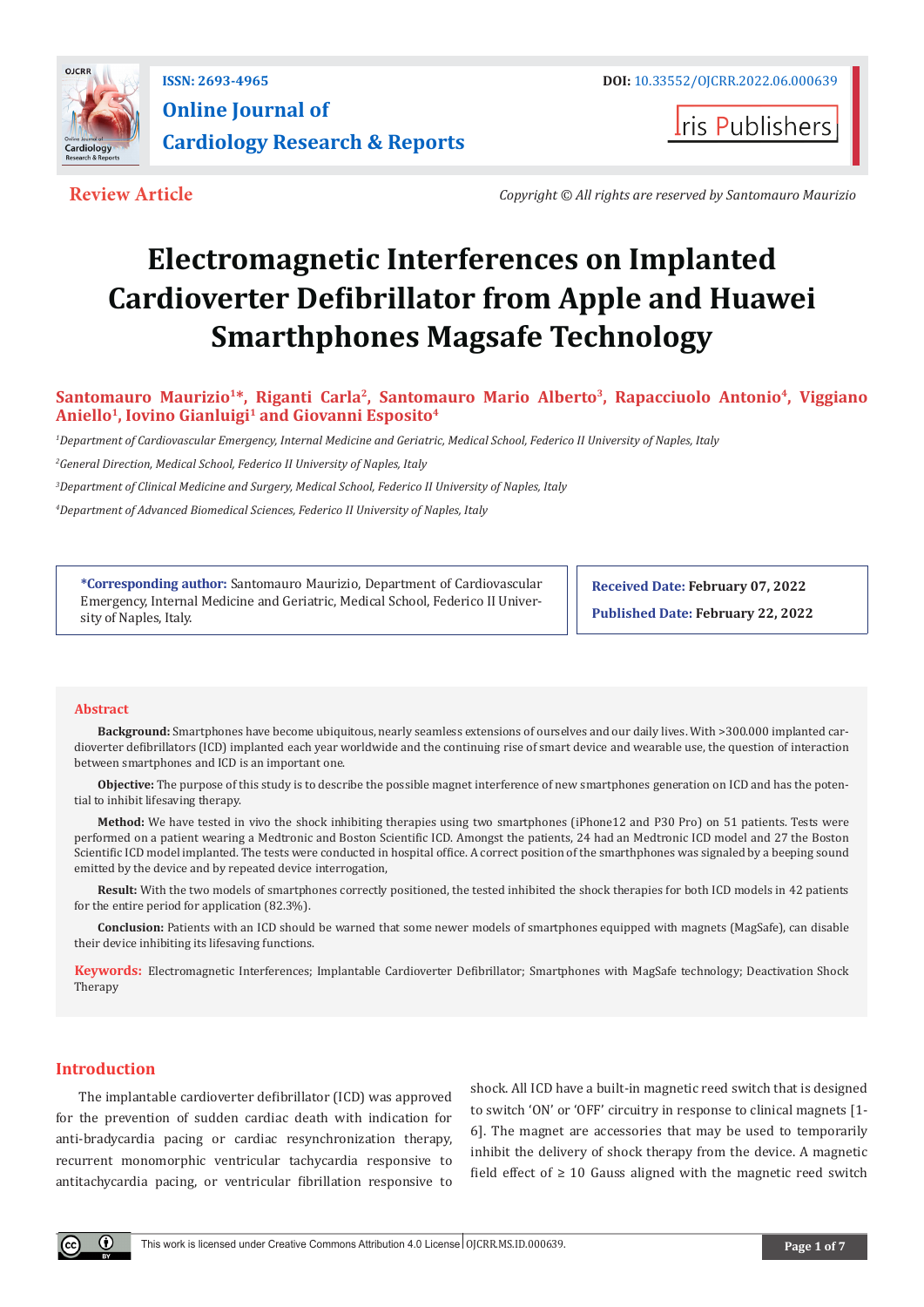is required to activate the magnetic switch in order to alter the device function. The site of magnet placement is important since a poorly positioned magnet may not produce the desired effect. If the magnet is correctly placed over the device, beeping tones (R-wave synchronous) will be heard approximately one second after the magnet is applied. Shock therapy is not suspended until beeping tones are heard. Beeping will continue while the magnet is held in place and therapy continues to be inhibited unless the magnet has been removed. When the magnet is removed, arrhythmia detection resumes, and therapy delivery is no longer inhibited. Magnet application does not affect wireless communication between the device and the programmer. The iPhone12 series are smartphones developed by Apple Inc. Cupertino, California and the P30 Pro is smartphones developed by Huawei Technologies CO, LTD China. A magnetic connector known as MagSafe is introduced on these models, allowing accessories such as cases and charging cords to be

attached to the rear of the device. Accessories can also be stacked together [7,8]. All of models have a ring of magnets built into the back around the wireless charging coil that adhere to MagSafe based accessories like cases and chargers. MagSafe uses a ring of magnets in the models to connect to accessories that also have magnets built inside. The MagSafe charger looks something like a larger Apple Watch Charging Puck with an aluminum body and a soft white material at the top of the charger (Figure 1). This technology can cause interference with ICD. More recently, attention has been directed by the American Heart Association (AHA) at serious EMI complications from new smartphones use on cardiac implanted electronic devices (CIED), raising important public health concerns. This has been echoed in the scientific literature by demands for stricter regulations for commercialization of these products. We present a case series of magnetic interference on ICD caused by Apples and Huawei MagSafe technology.



accessories like cases and chargers.

## **Method**

The study population includes 51 patients (39 males, mean age was  $63.6 \pm 13$  years, body mass index of  $24.7 \pm 3.7$ ), 24 patients with Medtronic traditional ICD (3 Maximo VR model, 4 Consulta CRT-D model, 17 Evera VR model) and 27 with Boston Scientific ICD: 18 transvenous ICD (3 Incepta F160 model, 5 Incepta F163 model, 10 Resonade X4 model) and 9 subcutaneous ICD (2 Emblem A219 model, 7 Emblem A 209 model) who presented to the hospital ambulatory for generator change or for interrogation. The study was a prospective single-center observational study evaluating potential magnetic interference (EMI) of ICD with the iPhone 12 and P30 Pro. Informed consent was obtained prior to the study. A baseline device interrogation was performed to note settings and ensure appropriate functions. Subsequently, an iPhone 12 Pro Max and P30 Pro was placed directly on the skin over the device of the patient, with implanted traditional or subcutaneous ICD devices

were enrolled for testing and a programmer were used to check for activation of magnet mode (Figure 2). The tests were carried out with either the front or the back of the iPhone 12 and the P30 Pro facing the ICD. Magnetic interference with the ICD was defined as magnet response and suspension of ICD therapy delivery. In total, 204 tests were conducted in hospital office. There was not a specific requirement for temporary magnet deactivation therapies, nor direct clinical indication. Suspension of shock therapy in transvenous and subcutaneous ICD from Boston Scientific was detected by the audible tone from the ICD magnet alarm and from Medtronic also the programmer was used to display activation of the magnet mode switch in real time. All ICD were interrogated before, during and immediately after the tests. Patients with newly implanted ICD systems (< 6 weeks) were excluded. For this study, the Ethics Committee of Federico II University approved our clinical study.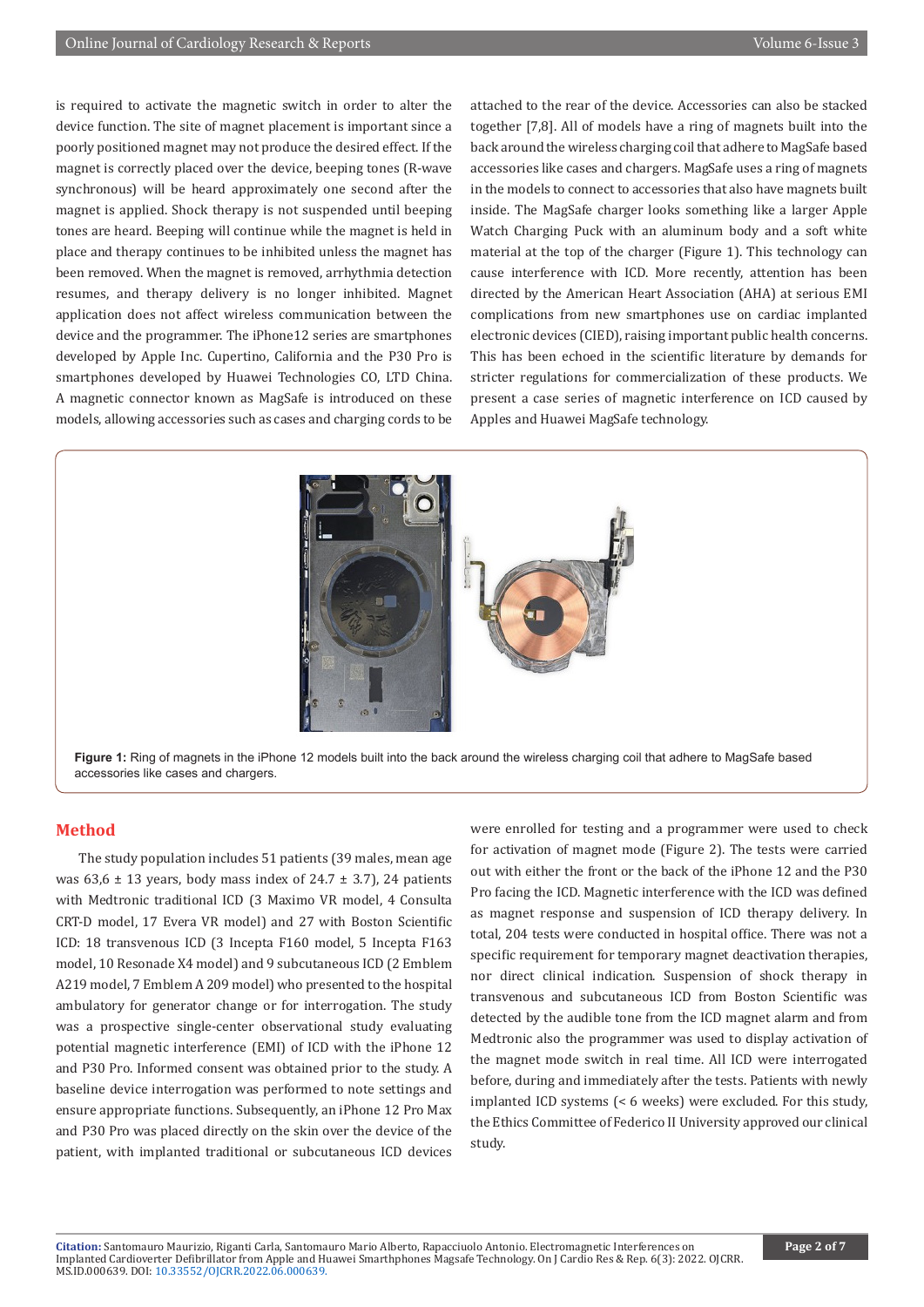

Figure 2: Placement of iPhone 12 over transvenous ICD device: Back facing ICD (A) and Front facing ICD (B) and the Medtronic programmer used to display activation of the magnet mode switch in real time (C).

#### **Result**

In total, clinically significant EMI between the iPhone 12 and P30 Pro and ICD occurred in 42 patients (82.3% of the study population). In all cases, magnetic interference with the iPhone 12 only occurred when the phone was placed in close proximity over the ICD pocket, with the back of the iPhone 12 facing the ICD. Among patients with EMI, 18 (35.2 % of the study population) were implanted with a transvenous Boston Scientific ICD, 24 (47.0 % of the study population) with Medtronic ICD (Table 1). In particular in all patients tested by iPhone 12 model, the temporarily triggering magnet reversion mode was able by placing the smartphone directly on the skin over an ICD from the back facing, on the contrary, in patients tested by P30 Pro model, from the front facing the ICD in transvenous Boston Scientific

models (66.6 % of the Boston Scientific population). Notably, in all patients with Medtronic ICD, tested by two smartphone models, the temporarily activation of the magnet reversion mode occurred by placing the smartphone directly on the skin over an ICD both with the back and the front facing the ICD (100 % of the Medtronic population). No triggering magnet reversion mode delivery by any smartphone model application in all S-ICD patients tested (33.4 % of the Boston Scientific population). No anomalies were reported by electrocardiogram during the smartphone's tests for any of the patients. By the programmer, there were no changes to battery voltage, ability to detect the QRS signal or stored diagnostic data. Shock thresholds cannot be assessed by the ICD system, so this was not evaluated. None of the patients reported any pulling or twisting of the can or pain from heating of the ICD electrode.

| Age | <b>Sex</b> | <b>BMI</b> | <b>Manufacturer</b>    | <b>Model</b>               | <b>System</b> | iPhone 12 (Back<br>facing) | iPhone 12 (Front<br>facing) | <b>P30 Pro Back</b><br>facing) | P30 Pro (Front<br>facing) |
|-----|------------|------------|------------------------|----------------------------|---------------|----------------------------|-----------------------------|--------------------------------|---------------------------|
| 66  | M          | 25.6       | Boston Scien-<br>tific | Incepta<br><b>VVI F160</b> | ICD           | Yes                        | None                        | None                           | Yes                       |
| 34  | M          | 29.5       | Boston Scien-<br>tific | Incepta<br><b>VVI F160</b> | ICD           | Yes                        | None                        | None                           | Yes                       |
| 49  | F          | 21.6       | Boston Scien-<br>tific | Incepta<br><b>VVI F160</b> | ICD           | Yes                        | None                        | None                           | Yes                       |
| 55  | F          | 27.9       | Boston Scien-<br>tific | Incepta<br>DR F163         | ICD           | Yes                        | None                        | None                           | Yes                       |
| 58  | M          | 25.1       | Boston Scien-<br>tific | Incepta<br>DR F163         | ICD           | Yes                        | None                        | None                           | Yes                       |
| 45  | M          | 25.5       | Boston Scien-<br>tific | Incepta<br>DR F163         | ICD           | Yes                        | None                        | None                           | Yes                       |
| 40  | M          | 27.1       | Boston Scien-<br>tific | Incepta<br>DR F163         | ICD           | Yes                        | None                        | None                           | Yes                       |
| 42  | M          | 26         | Boston Scien-<br>tific | Incepta<br>DR F163         | ICD           | Yes                        | None                        | None                           | Yes                       |

**Table 1:** Summary of patient clinical data.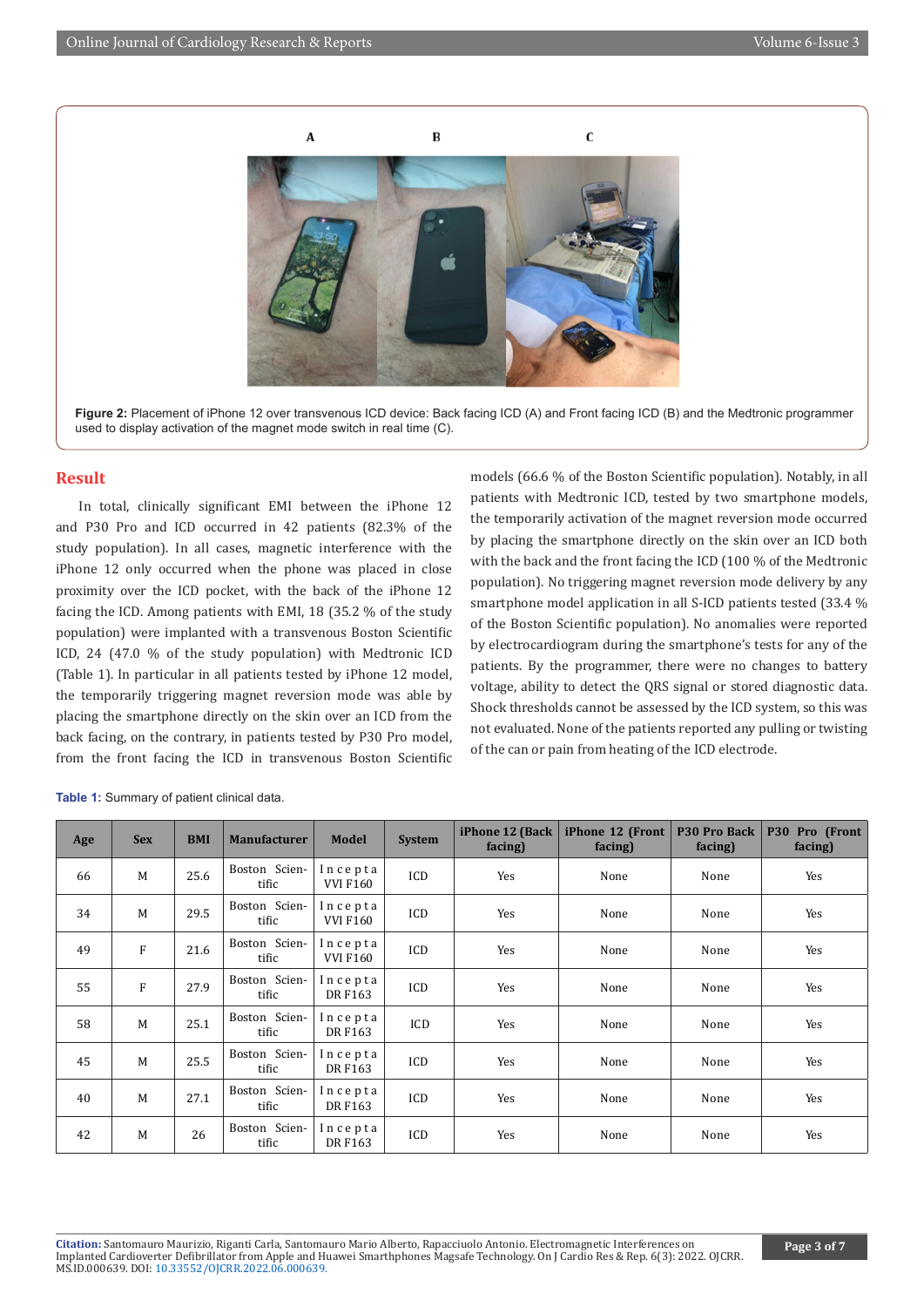| Boston Scien-<br>Resonate<br>49<br>22.9<br>CRT-D<br>М<br>Yes<br>None<br>None<br>Yes<br>tific<br>X4<br>Boston Scien-<br>Resonate<br>69<br>24.1<br>CRT-D<br>М<br>Yes<br>None<br>None<br>Yes<br>tific<br>X4<br>Boston Scien-<br>Resonate<br>27.5<br>CRT-D<br>64<br>М<br>Yes<br>None<br>None<br>Yes<br>tific<br>X4<br>Boston Scien-<br>Resonate<br>21<br>58<br>F<br>CRT-D<br>Yes<br>None<br>None<br>Yes<br>tific<br>X4<br>Boston Scien-<br>Resonate<br>26.9<br>69<br>CRT-D<br>М<br>Yes<br>None<br>Yes<br>None<br>tific<br>X4<br>Boston Scien-<br>Resonate<br>48<br>24<br>CRT-D<br>М<br>Yes<br>None<br>None<br>Yes<br>tific<br>X4<br>Boston Scien-<br>Resonate<br>69<br>F<br>21.6<br>CRT-D<br>Yes<br>None<br>None<br>Yes<br>tific<br>X4<br>Boston Scien-<br>Resonate<br>23.7<br>CRT-D<br>61<br>М<br>Yes<br>None<br>Yes<br>None<br>tific<br>X4<br>Boston Scien-<br>Resonate<br>58<br>24<br>CRT-D<br>М<br>Yes<br>None<br>None<br>Yes<br>tific<br>X4<br>Boston Scien-<br>Emblem<br>23.7<br>F<br>S-ICD<br>60<br>None<br>None<br>None<br>None<br>tific<br>A219<br>Boston Scien-<br>Emblem<br>22<br>54<br>S-ICD<br>M<br>None<br>None<br>None<br>None<br>tific<br>A219<br>Boston Scien-<br>Emblem<br>21.5<br>S-ICD<br>68<br>M<br>None<br>None<br>None<br>None<br>tific<br>A209<br>Boston Scien-<br>Emblem<br>22.6<br>70<br>S-ICD<br>М<br>None<br>None<br>None<br>None<br>tific<br>A209<br>Boston Scien-<br>Emblem<br>23.6<br>72<br>F<br>S-ICD<br>None<br>None<br>None<br>None<br>tific<br>A209<br>Boston Scien-<br>Emblem<br>F<br>23<br>S-ICD<br>77<br>None<br>None<br>None<br>None<br>tific<br>A209<br>Boston Scien-<br>Emblem<br>70<br>F<br>21.9<br>S-ICD<br>None<br>None<br>None<br>None<br>tific<br>A209<br>Boston Scien-<br>${\bf E}$ m b l e m<br>24<br>S-ICD<br>75<br>M<br>None<br>None<br>None<br>None<br>tific<br>A209<br>Boston Scien-<br>Emblem<br>21.9<br>$S-ICD$<br>65<br>М<br>None<br>None<br>None<br>None<br>A209<br>tific<br>Maximo<br>VVI-R<br>69<br>22.5<br>Medtronic<br>Yes<br>Yes<br>Yes<br>M<br>Yes<br>VR<br>$\mathbbmss{M}$ a x i m o<br>$\rm F$<br>21<br>VVI-R<br>60<br>Medtronic<br>Yes<br>Yes<br>Yes<br>Yes<br>VR<br>Maximo<br>VVI-R<br>71<br>24<br>Medtronic<br>Yes<br>Yes<br>Yes<br>M<br>Yes<br>VR<br>21.6<br>CRT-D<br>Yes<br>Yes<br>Yes<br>66<br>М<br>Medtronic<br>Consulta<br>Yes<br>78<br>22<br>Yes<br>Medtronic<br>Consulta<br>CRT-D<br>Yes<br>Yes<br>Yes<br>M<br>76<br>22.7<br>CRT-D<br>Yes<br>Yes<br>М<br>Medtronic<br>Consulta<br>Yes<br>Yes<br>68<br>F<br>23.1<br>Yes<br>Medtronic<br>Evera VR<br>VVIR-D<br>Yes<br>Yes<br>Yes<br>$\mathbf{F}$<br>22.5<br>74<br>Medtronic<br>Evera VR<br>VVIR-D<br>Yes<br>Yes<br>Yes<br>Yes<br>59<br>22<br>Medtronic<br>Evera VR<br>VVIR-D<br>Yes<br>Yes<br>Yes<br>M<br>Yes<br>23<br>71<br>М<br>Medtronic<br>Evera VR<br>VVIR-D<br>Yes<br>Yes<br>Yes<br>Yes<br>22.7<br>67<br>Medtronic<br>Evera VR<br>VVIR-D<br>Yes<br>Yes<br>Yes<br>Yes<br>M<br>23.4<br>76<br>Medtronic<br>Evera VR<br>VVIR-D<br>Yes<br>Yes<br>Yes<br>M<br>Yes<br>F<br>22<br>64<br>Medtronic<br>Evera VR<br>VVIR-D<br>Yes<br>Yes<br>Yes<br>Yes<br>69<br>22.8<br><b>VVIR-D</b><br>М<br>Medtronic<br>Evera VR<br>Yes<br>Yes<br>Yes<br>Yes | 39 | М | 21.5 | Boston Scien-<br>tific | Resonate<br>X4 | CRT-D | Yes | None | None | Yes |
|----------------------------------------------------------------------------------------------------------------------------------------------------------------------------------------------------------------------------------------------------------------------------------------------------------------------------------------------------------------------------------------------------------------------------------------------------------------------------------------------------------------------------------------------------------------------------------------------------------------------------------------------------------------------------------------------------------------------------------------------------------------------------------------------------------------------------------------------------------------------------------------------------------------------------------------------------------------------------------------------------------------------------------------------------------------------------------------------------------------------------------------------------------------------------------------------------------------------------------------------------------------------------------------------------------------------------------------------------------------------------------------------------------------------------------------------------------------------------------------------------------------------------------------------------------------------------------------------------------------------------------------------------------------------------------------------------------------------------------------------------------------------------------------------------------------------------------------------------------------------------------------------------------------------------------------------------------------------------------------------------------------------------------------------------------------------------------------------------------------------------------------------------------------------------------------------------------------------------------------------------------------------------------------------------------------------------------------------------------------------------------------------------------------------------------------------------------------------------------------------------------------------------------------------------------------------------------------------------------------------------------------------------------------------------------------------------------------------------------------------------------------------------------------------------------------------------------------------------------------------------------------------------------------------------------------------------------------------------------------------------------------------------------------------------------------------------------------------------------------------------------------------------------------|----|---|------|------------------------|----------------|-------|-----|------|------|-----|
|                                                                                                                                                                                                                                                                                                                                                                                                                                                                                                                                                                                                                                                                                                                                                                                                                                                                                                                                                                                                                                                                                                                                                                                                                                                                                                                                                                                                                                                                                                                                                                                                                                                                                                                                                                                                                                                                                                                                                                                                                                                                                                                                                                                                                                                                                                                                                                                                                                                                                                                                                                                                                                                                                                                                                                                                                                                                                                                                                                                                                                                                                                                                                                |    |   |      |                        |                |       |     |      |      |     |
|                                                                                                                                                                                                                                                                                                                                                                                                                                                                                                                                                                                                                                                                                                                                                                                                                                                                                                                                                                                                                                                                                                                                                                                                                                                                                                                                                                                                                                                                                                                                                                                                                                                                                                                                                                                                                                                                                                                                                                                                                                                                                                                                                                                                                                                                                                                                                                                                                                                                                                                                                                                                                                                                                                                                                                                                                                                                                                                                                                                                                                                                                                                                                                |    |   |      |                        |                |       |     |      |      |     |
|                                                                                                                                                                                                                                                                                                                                                                                                                                                                                                                                                                                                                                                                                                                                                                                                                                                                                                                                                                                                                                                                                                                                                                                                                                                                                                                                                                                                                                                                                                                                                                                                                                                                                                                                                                                                                                                                                                                                                                                                                                                                                                                                                                                                                                                                                                                                                                                                                                                                                                                                                                                                                                                                                                                                                                                                                                                                                                                                                                                                                                                                                                                                                                |    |   |      |                        |                |       |     |      |      |     |
|                                                                                                                                                                                                                                                                                                                                                                                                                                                                                                                                                                                                                                                                                                                                                                                                                                                                                                                                                                                                                                                                                                                                                                                                                                                                                                                                                                                                                                                                                                                                                                                                                                                                                                                                                                                                                                                                                                                                                                                                                                                                                                                                                                                                                                                                                                                                                                                                                                                                                                                                                                                                                                                                                                                                                                                                                                                                                                                                                                                                                                                                                                                                                                |    |   |      |                        |                |       |     |      |      |     |
|                                                                                                                                                                                                                                                                                                                                                                                                                                                                                                                                                                                                                                                                                                                                                                                                                                                                                                                                                                                                                                                                                                                                                                                                                                                                                                                                                                                                                                                                                                                                                                                                                                                                                                                                                                                                                                                                                                                                                                                                                                                                                                                                                                                                                                                                                                                                                                                                                                                                                                                                                                                                                                                                                                                                                                                                                                                                                                                                                                                                                                                                                                                                                                |    |   |      |                        |                |       |     |      |      |     |
|                                                                                                                                                                                                                                                                                                                                                                                                                                                                                                                                                                                                                                                                                                                                                                                                                                                                                                                                                                                                                                                                                                                                                                                                                                                                                                                                                                                                                                                                                                                                                                                                                                                                                                                                                                                                                                                                                                                                                                                                                                                                                                                                                                                                                                                                                                                                                                                                                                                                                                                                                                                                                                                                                                                                                                                                                                                                                                                                                                                                                                                                                                                                                                |    |   |      |                        |                |       |     |      |      |     |
|                                                                                                                                                                                                                                                                                                                                                                                                                                                                                                                                                                                                                                                                                                                                                                                                                                                                                                                                                                                                                                                                                                                                                                                                                                                                                                                                                                                                                                                                                                                                                                                                                                                                                                                                                                                                                                                                                                                                                                                                                                                                                                                                                                                                                                                                                                                                                                                                                                                                                                                                                                                                                                                                                                                                                                                                                                                                                                                                                                                                                                                                                                                                                                |    |   |      |                        |                |       |     |      |      |     |
|                                                                                                                                                                                                                                                                                                                                                                                                                                                                                                                                                                                                                                                                                                                                                                                                                                                                                                                                                                                                                                                                                                                                                                                                                                                                                                                                                                                                                                                                                                                                                                                                                                                                                                                                                                                                                                                                                                                                                                                                                                                                                                                                                                                                                                                                                                                                                                                                                                                                                                                                                                                                                                                                                                                                                                                                                                                                                                                                                                                                                                                                                                                                                                |    |   |      |                        |                |       |     |      |      |     |
|                                                                                                                                                                                                                                                                                                                                                                                                                                                                                                                                                                                                                                                                                                                                                                                                                                                                                                                                                                                                                                                                                                                                                                                                                                                                                                                                                                                                                                                                                                                                                                                                                                                                                                                                                                                                                                                                                                                                                                                                                                                                                                                                                                                                                                                                                                                                                                                                                                                                                                                                                                                                                                                                                                                                                                                                                                                                                                                                                                                                                                                                                                                                                                |    |   |      |                        |                |       |     |      |      |     |
|                                                                                                                                                                                                                                                                                                                                                                                                                                                                                                                                                                                                                                                                                                                                                                                                                                                                                                                                                                                                                                                                                                                                                                                                                                                                                                                                                                                                                                                                                                                                                                                                                                                                                                                                                                                                                                                                                                                                                                                                                                                                                                                                                                                                                                                                                                                                                                                                                                                                                                                                                                                                                                                                                                                                                                                                                                                                                                                                                                                                                                                                                                                                                                |    |   |      |                        |                |       |     |      |      |     |
|                                                                                                                                                                                                                                                                                                                                                                                                                                                                                                                                                                                                                                                                                                                                                                                                                                                                                                                                                                                                                                                                                                                                                                                                                                                                                                                                                                                                                                                                                                                                                                                                                                                                                                                                                                                                                                                                                                                                                                                                                                                                                                                                                                                                                                                                                                                                                                                                                                                                                                                                                                                                                                                                                                                                                                                                                                                                                                                                                                                                                                                                                                                                                                |    |   |      |                        |                |       |     |      |      |     |
|                                                                                                                                                                                                                                                                                                                                                                                                                                                                                                                                                                                                                                                                                                                                                                                                                                                                                                                                                                                                                                                                                                                                                                                                                                                                                                                                                                                                                                                                                                                                                                                                                                                                                                                                                                                                                                                                                                                                                                                                                                                                                                                                                                                                                                                                                                                                                                                                                                                                                                                                                                                                                                                                                                                                                                                                                                                                                                                                                                                                                                                                                                                                                                |    |   |      |                        |                |       |     |      |      |     |
|                                                                                                                                                                                                                                                                                                                                                                                                                                                                                                                                                                                                                                                                                                                                                                                                                                                                                                                                                                                                                                                                                                                                                                                                                                                                                                                                                                                                                                                                                                                                                                                                                                                                                                                                                                                                                                                                                                                                                                                                                                                                                                                                                                                                                                                                                                                                                                                                                                                                                                                                                                                                                                                                                                                                                                                                                                                                                                                                                                                                                                                                                                                                                                |    |   |      |                        |                |       |     |      |      |     |
|                                                                                                                                                                                                                                                                                                                                                                                                                                                                                                                                                                                                                                                                                                                                                                                                                                                                                                                                                                                                                                                                                                                                                                                                                                                                                                                                                                                                                                                                                                                                                                                                                                                                                                                                                                                                                                                                                                                                                                                                                                                                                                                                                                                                                                                                                                                                                                                                                                                                                                                                                                                                                                                                                                                                                                                                                                                                                                                                                                                                                                                                                                                                                                |    |   |      |                        |                |       |     |      |      |     |
|                                                                                                                                                                                                                                                                                                                                                                                                                                                                                                                                                                                                                                                                                                                                                                                                                                                                                                                                                                                                                                                                                                                                                                                                                                                                                                                                                                                                                                                                                                                                                                                                                                                                                                                                                                                                                                                                                                                                                                                                                                                                                                                                                                                                                                                                                                                                                                                                                                                                                                                                                                                                                                                                                                                                                                                                                                                                                                                                                                                                                                                                                                                                                                |    |   |      |                        |                |       |     |      |      |     |
|                                                                                                                                                                                                                                                                                                                                                                                                                                                                                                                                                                                                                                                                                                                                                                                                                                                                                                                                                                                                                                                                                                                                                                                                                                                                                                                                                                                                                                                                                                                                                                                                                                                                                                                                                                                                                                                                                                                                                                                                                                                                                                                                                                                                                                                                                                                                                                                                                                                                                                                                                                                                                                                                                                                                                                                                                                                                                                                                                                                                                                                                                                                                                                |    |   |      |                        |                |       |     |      |      |     |
|                                                                                                                                                                                                                                                                                                                                                                                                                                                                                                                                                                                                                                                                                                                                                                                                                                                                                                                                                                                                                                                                                                                                                                                                                                                                                                                                                                                                                                                                                                                                                                                                                                                                                                                                                                                                                                                                                                                                                                                                                                                                                                                                                                                                                                                                                                                                                                                                                                                                                                                                                                                                                                                                                                                                                                                                                                                                                                                                                                                                                                                                                                                                                                |    |   |      |                        |                |       |     |      |      |     |
|                                                                                                                                                                                                                                                                                                                                                                                                                                                                                                                                                                                                                                                                                                                                                                                                                                                                                                                                                                                                                                                                                                                                                                                                                                                                                                                                                                                                                                                                                                                                                                                                                                                                                                                                                                                                                                                                                                                                                                                                                                                                                                                                                                                                                                                                                                                                                                                                                                                                                                                                                                                                                                                                                                                                                                                                                                                                                                                                                                                                                                                                                                                                                                |    |   |      |                        |                |       |     |      |      |     |
|                                                                                                                                                                                                                                                                                                                                                                                                                                                                                                                                                                                                                                                                                                                                                                                                                                                                                                                                                                                                                                                                                                                                                                                                                                                                                                                                                                                                                                                                                                                                                                                                                                                                                                                                                                                                                                                                                                                                                                                                                                                                                                                                                                                                                                                                                                                                                                                                                                                                                                                                                                                                                                                                                                                                                                                                                                                                                                                                                                                                                                                                                                                                                                |    |   |      |                        |                |       |     |      |      |     |
|                                                                                                                                                                                                                                                                                                                                                                                                                                                                                                                                                                                                                                                                                                                                                                                                                                                                                                                                                                                                                                                                                                                                                                                                                                                                                                                                                                                                                                                                                                                                                                                                                                                                                                                                                                                                                                                                                                                                                                                                                                                                                                                                                                                                                                                                                                                                                                                                                                                                                                                                                                                                                                                                                                                                                                                                                                                                                                                                                                                                                                                                                                                                                                |    |   |      |                        |                |       |     |      |      |     |
|                                                                                                                                                                                                                                                                                                                                                                                                                                                                                                                                                                                                                                                                                                                                                                                                                                                                                                                                                                                                                                                                                                                                                                                                                                                                                                                                                                                                                                                                                                                                                                                                                                                                                                                                                                                                                                                                                                                                                                                                                                                                                                                                                                                                                                                                                                                                                                                                                                                                                                                                                                                                                                                                                                                                                                                                                                                                                                                                                                                                                                                                                                                                                                |    |   |      |                        |                |       |     |      |      |     |
|                                                                                                                                                                                                                                                                                                                                                                                                                                                                                                                                                                                                                                                                                                                                                                                                                                                                                                                                                                                                                                                                                                                                                                                                                                                                                                                                                                                                                                                                                                                                                                                                                                                                                                                                                                                                                                                                                                                                                                                                                                                                                                                                                                                                                                                                                                                                                                                                                                                                                                                                                                                                                                                                                                                                                                                                                                                                                                                                                                                                                                                                                                                                                                |    |   |      |                        |                |       |     |      |      |     |
|                                                                                                                                                                                                                                                                                                                                                                                                                                                                                                                                                                                                                                                                                                                                                                                                                                                                                                                                                                                                                                                                                                                                                                                                                                                                                                                                                                                                                                                                                                                                                                                                                                                                                                                                                                                                                                                                                                                                                                                                                                                                                                                                                                                                                                                                                                                                                                                                                                                                                                                                                                                                                                                                                                                                                                                                                                                                                                                                                                                                                                                                                                                                                                |    |   |      |                        |                |       |     |      |      |     |
|                                                                                                                                                                                                                                                                                                                                                                                                                                                                                                                                                                                                                                                                                                                                                                                                                                                                                                                                                                                                                                                                                                                                                                                                                                                                                                                                                                                                                                                                                                                                                                                                                                                                                                                                                                                                                                                                                                                                                                                                                                                                                                                                                                                                                                                                                                                                                                                                                                                                                                                                                                                                                                                                                                                                                                                                                                                                                                                                                                                                                                                                                                                                                                |    |   |      |                        |                |       |     |      |      |     |
|                                                                                                                                                                                                                                                                                                                                                                                                                                                                                                                                                                                                                                                                                                                                                                                                                                                                                                                                                                                                                                                                                                                                                                                                                                                                                                                                                                                                                                                                                                                                                                                                                                                                                                                                                                                                                                                                                                                                                                                                                                                                                                                                                                                                                                                                                                                                                                                                                                                                                                                                                                                                                                                                                                                                                                                                                                                                                                                                                                                                                                                                                                                                                                |    |   |      |                        |                |       |     |      |      |     |
|                                                                                                                                                                                                                                                                                                                                                                                                                                                                                                                                                                                                                                                                                                                                                                                                                                                                                                                                                                                                                                                                                                                                                                                                                                                                                                                                                                                                                                                                                                                                                                                                                                                                                                                                                                                                                                                                                                                                                                                                                                                                                                                                                                                                                                                                                                                                                                                                                                                                                                                                                                                                                                                                                                                                                                                                                                                                                                                                                                                                                                                                                                                                                                |    |   |      |                        |                |       |     |      |      |     |
|                                                                                                                                                                                                                                                                                                                                                                                                                                                                                                                                                                                                                                                                                                                                                                                                                                                                                                                                                                                                                                                                                                                                                                                                                                                                                                                                                                                                                                                                                                                                                                                                                                                                                                                                                                                                                                                                                                                                                                                                                                                                                                                                                                                                                                                                                                                                                                                                                                                                                                                                                                                                                                                                                                                                                                                                                                                                                                                                                                                                                                                                                                                                                                |    |   |      |                        |                |       |     |      |      |     |
|                                                                                                                                                                                                                                                                                                                                                                                                                                                                                                                                                                                                                                                                                                                                                                                                                                                                                                                                                                                                                                                                                                                                                                                                                                                                                                                                                                                                                                                                                                                                                                                                                                                                                                                                                                                                                                                                                                                                                                                                                                                                                                                                                                                                                                                                                                                                                                                                                                                                                                                                                                                                                                                                                                                                                                                                                                                                                                                                                                                                                                                                                                                                                                |    |   |      |                        |                |       |     |      |      |     |
|                                                                                                                                                                                                                                                                                                                                                                                                                                                                                                                                                                                                                                                                                                                                                                                                                                                                                                                                                                                                                                                                                                                                                                                                                                                                                                                                                                                                                                                                                                                                                                                                                                                                                                                                                                                                                                                                                                                                                                                                                                                                                                                                                                                                                                                                                                                                                                                                                                                                                                                                                                                                                                                                                                                                                                                                                                                                                                                                                                                                                                                                                                                                                                |    |   |      |                        |                |       |     |      |      |     |
|                                                                                                                                                                                                                                                                                                                                                                                                                                                                                                                                                                                                                                                                                                                                                                                                                                                                                                                                                                                                                                                                                                                                                                                                                                                                                                                                                                                                                                                                                                                                                                                                                                                                                                                                                                                                                                                                                                                                                                                                                                                                                                                                                                                                                                                                                                                                                                                                                                                                                                                                                                                                                                                                                                                                                                                                                                                                                                                                                                                                                                                                                                                                                                |    |   |      |                        |                |       |     |      |      |     |
|                                                                                                                                                                                                                                                                                                                                                                                                                                                                                                                                                                                                                                                                                                                                                                                                                                                                                                                                                                                                                                                                                                                                                                                                                                                                                                                                                                                                                                                                                                                                                                                                                                                                                                                                                                                                                                                                                                                                                                                                                                                                                                                                                                                                                                                                                                                                                                                                                                                                                                                                                                                                                                                                                                                                                                                                                                                                                                                                                                                                                                                                                                                                                                |    |   |      |                        |                |       |     |      |      |     |
|                                                                                                                                                                                                                                                                                                                                                                                                                                                                                                                                                                                                                                                                                                                                                                                                                                                                                                                                                                                                                                                                                                                                                                                                                                                                                                                                                                                                                                                                                                                                                                                                                                                                                                                                                                                                                                                                                                                                                                                                                                                                                                                                                                                                                                                                                                                                                                                                                                                                                                                                                                                                                                                                                                                                                                                                                                                                                                                                                                                                                                                                                                                                                                |    |   |      |                        |                |       |     |      |      |     |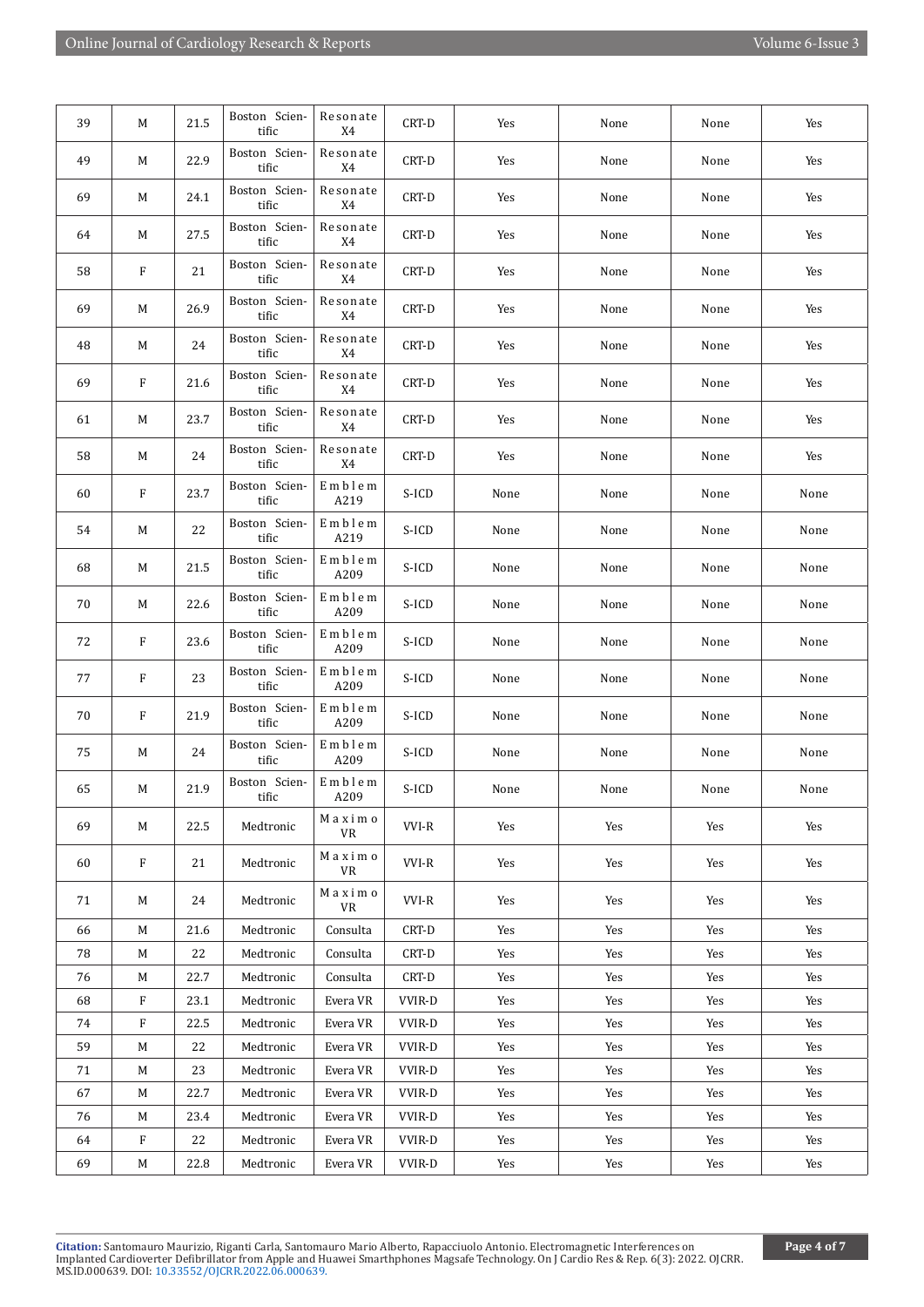| 73 | M | 21.8 | Medtronic | Evera VR | VVIR-D | Yes | Yes | Yes | Yes |
|----|---|------|-----------|----------|--------|-----|-----|-----|-----|
| 79 | M | 22.5 | Medtronic | Evera VR | VVIR-D | Yes | Yes | Yes | Yes |
| 72 | M | 23   | Medtronic | Evera VR | VVIR-D | Yes | Yes | Yes | Yes |
| 65 | M | 22.7 | Medtronic | Evera VR | VVIR-D | Yes | Yes | Yes | Yes |
| 72 | M | 23.5 | Medtronic | Evera VR | VVIR-D | Yes | Yes | Yes | Yes |
| 61 | M | 22.6 | Medtronic | Evera VR | VVIR-D | Yes | Yes | Yes | Yes |
| 64 | М | 21.7 | Medtronic | Evera VR | VVIR-D | Yes | Yes | Yes | Yes |
| 68 | M | 22.8 | Medtronic | Evera VR | VVIR-D | Yes | Yes | Yes | Yes |
| 72 | M | 22.4 | Medtronic | Evera VR | VVIR-D | Yes | Yes | Yes | Yes |
| 66 | M | 23.5 | Medtronic | Evera VR | VVIR-D | Yes | Yes | Yes | Yes |

## **Discussion**

Our study demonstrates that magnet reversion mode may be triggered when the 2 popular smartphones (iPhone 12 Pro Max or P30 Pro with MagSafe Technology) are placed directly on the skin over an transvenous ICD and thus has the potential to inhibit shock therapies. Select ICD from all two major device companies were found to have magnetic susceptibility. Our case series has several clinical implications. In our study no EMI was observed in S-ICD. In fact, the EMI susceptibility does not depend on the ICD manufacturer but on the different models. Previous studies with a limited number of ICD models have confirmed that magnet reversion mode switches in ICD are susceptible to EMI standard mobile phone but have concluded that smartphones pose only minimal risk of EMI with ICD [9-13]. Instead, recent published case reports demonstrate the new iPhone 12 causing a magnet response in CIED [14-17]. The study by Lacour, et al. in 164 CIED patients (5.4% ICD), showed that the activation of the magnet-sensitive switch occurred in 18.3% of CIED patient when the iPhone 12 was placed in close proximity over the CIED pocket, and the back of the phone was facing the skin [15]. The article by Greenberg, et al. [16] highlighting the potential risks to patients from inhibition of therapies by the iPhone 12. In a patient with a cardiac resynchronization therapy ICD (Medtronic and Abbott), therapies were suspended when the iPhone 12 was brought within close proximity of the generator, which was a consistent observation throughout the testing procedure. The recent study by Nadeem, et al. [18] has an in vivo and an ex vivo component tested by iPhone 12 Pro Max. The in vivo component consists of consecutive patients who presented to the electrophysiology laboratory with previously implanted CIED (2/3 ICD, 1 Medtronic Amplia, 1 Abbott Medical 40 Fortify VR). For the ex vivo component, (5/11 ICD, 1 Medtronic, 2 Abbott, 2 Boston Scientific) were tested for magnetic interference caused by iPhone 12 Pro Max through unopened packages. iPhone 12 Pro Max resulted in clinically identifiable EMI in 3/3 (100%) patients in vivo and in 8/11 (72.7%) devices ex vivo. The study of Seidman, et al. [19] has measured the static magnetic field of the iPhone 12 models and Apple Watch to determine the separation distance between these electronic devices that may create EMI, and CIED where magnet mode can be triggered. All iPhone 12 and Apple Watch 6 models tested have static magnetic fields significantly

greater than 10 gauss in close proximity  $(1 - 11 \text{ mm})$ , which attenuates to below 10 gauss between 11 and 20 mm. The AHA has already cautioned that magnetic in iPhone series 12 fields can inhibit the ICD. Also the study of Censi, et al. [20] has investigated the risk of the magnetic interference of the iPhone 12 and its MagSafe accessories on a comprehensive set of PM and ICD. The devices were tested in vitro using demo models provided by the manufacturers. The Authors discovered that the magnets inside iPhone 12 trigger the magnetic mode in the 12 tested devices up to a distance of 1 cm. The AHA recommended that smartphones be used in the ear opposite the side of the body of an implanted device, and that the smartphones be kept at least 10 cm away from the device, therefore not in a shirt or coat pocket on the same side as the CIED [21]. Also the Food and Drug Administration (FDA) states that smartphones do pose a significant risk for patients with these devices [22,23]. Therefore, FDA emphasized the following recommandations: to avoid interference between smarphones and ICD, keep them at least 15 cm away from devices. Also, do not place smartphones close to implanted medical device. The FDA continues to monitor all relevant scientific information about this ongoing issue and will continue to take appropriate action, including informing the public and providing additional information, if the need arises based on its risk analysis. However, with the proliferation of small magnets in commercially available electronic devices, they can be integrated in ways that are difficult to recognize. Although manufacturers are not routinely required to specify the strength of the magnetic fields and safety information for interference with the CIED. Inclusion of a wider variety of smartphone brands (Apple, Samsung, Huawei, Garmin) for ICD EMI testing in future studies will help improve the applicability of findings. Therefore, Apple recommends keeping iPhone 12 and iPhone 13 models and all MagSafe accessories a safe distance away from CIED [8]. A safe distance is considered more than 15 cm apart or more than 30 cm apart if wirelessly charging. Paradoxically, the electromagnetic side effect of smartphones could be used by practical doctors in emergency situations outside the hospital in the event of an pseudo electrical storm and these is no magnet or programmer available (Figure 3). In this way, a critical point of news smartphones could be used as a resource for termination of shock delivery in cases of inappropriate arrhythmia detection.

**Citation:** Santomauro Maurizio, Riganti Carla, Santomauro Mario Alberto, Rapacciuolo Antonio. Electromagnetic Interferences on Implanted Cardioverter Defibrillator from Apple and Huawei Smarthphones Magsafe Technology. On J Cardio Res & Rep. 6(3): 2022. OJCRR. MS.ID.000639. DOI: [10.33552/OJCRR.2022.06.000639.](https://dx.doi.org/10.33552/OJCRR.2022.06.000639)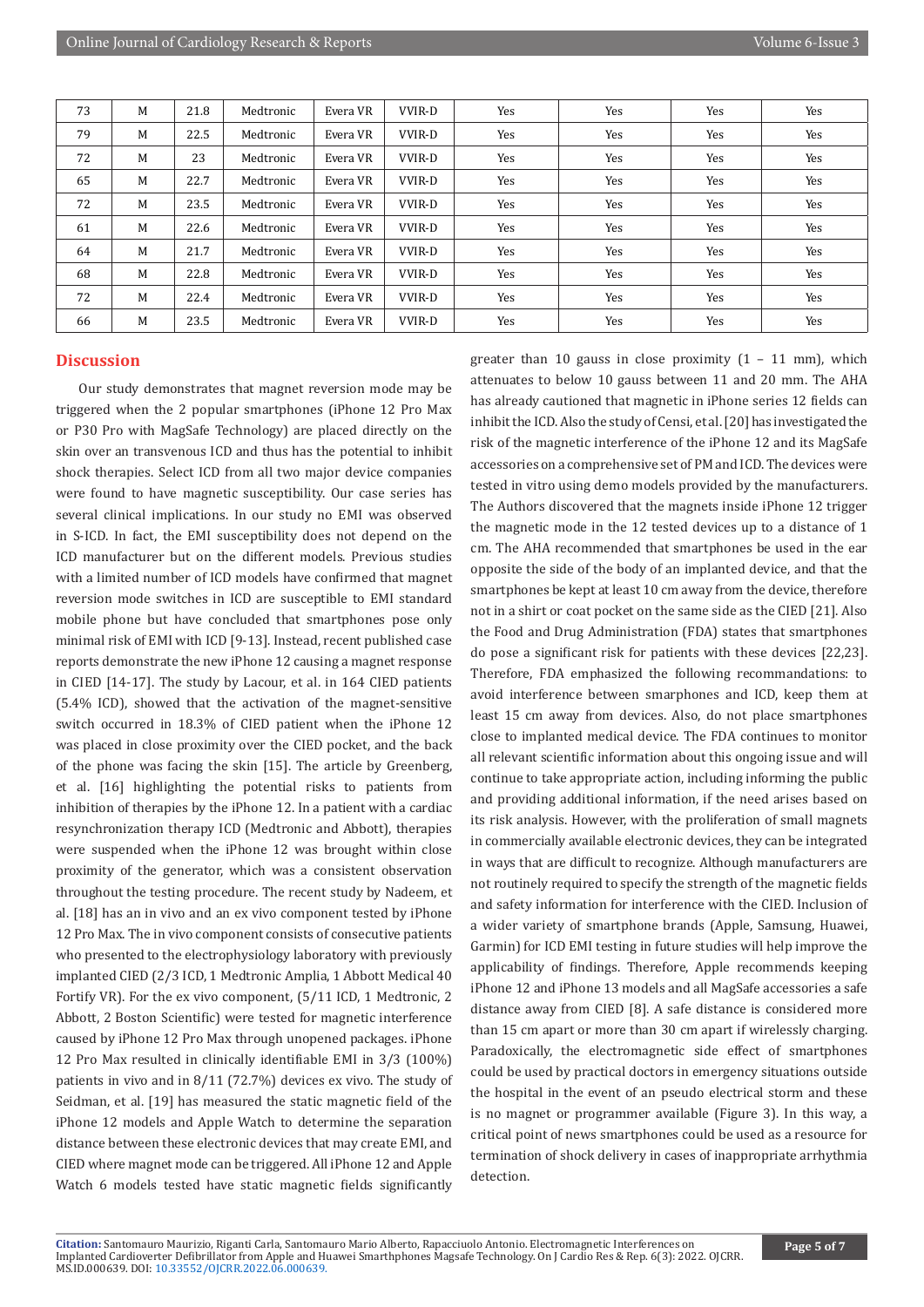

#### **Conclusion**

This clinical study demonstrated the importance of public awareness regarding an interaction between ICD and a recently released smartphone models with magnetic charging capability. Patients should be counseled on this risk and advised to keep their wristbands at least 15 cm away from ICD, and not to wear them to sleep. Inclusion of a wider variety of smartphone brands for ICD EMI testing in future studies will help improve the applicability of findings.

#### **Limitations**

Our case series has several limitations. Our sample size is small, and we tested on selected device types and the results of our study may not be generalizable. A large-scale study of ICD should be performed to confirm our findings.

#### **Acknowledgement**

The authors thank the technicians Stefano De Maio and Michele Solimene for their excellent technical support.

### **Conflict of Interest**

No conflict of interest.

#### **References**

- 1. [Claire E Raphael, Michael Koa Wing, Nolan Stain, Ian Wright, Darrel P](https://pubmed.ncbi.nlm.nih.gov/21955046/)  [Francis, et al. \(2011\) Implantable cardioverter-defibrillator recipient](https://pubmed.ncbi.nlm.nih.gov/21955046/)  [attitudes towards device deactivation: how much do patients want to](https://pubmed.ncbi.nlm.nih.gov/21955046/)  [know. Pacing Clin Electrophysiol 34: 1628-1633.](https://pubmed.ncbi.nlm.nih.gov/21955046/)
- 2. [Porres JM, Laviñeta E, Reviejo C, Brugada J \(2008\) Application of a](https://pubmed.ncbi.nlm.nih.gov/19067820/)  [clinical magnet over implantable cardioverter defibrillators: Is it safe](https://pubmed.ncbi.nlm.nih.gov/19067820/)  [and useful. Pacing Clin Electrophysiol 31: 1641-1645.](https://pubmed.ncbi.nlm.nih.gov/19067820/)
- 3. Santomauro M, Petretta M, Riganti C (2020) Electrical Storm in Patients with Inappropriate Implantable Cardioverter-Defibrillator Therapy:

Current Trends in Clinical Practice between Guidelines and Technology Progress. J Cardiol & Cardiovasc Ther 15: 123-133.

- 4. [Colleen M McFaul, Stefan Lombaard, Vivek Arora, William C Van](https://pubmed.ncbi.nlm.nih.gov/32224692/) [Cleve, G Alec Rooke, et al. \(2020\) Unexpected Shocks from a](https://pubmed.ncbi.nlm.nih.gov/32224692/) [subcutaneous implantable cardioverter-defibrillator despite attempted](https://pubmed.ncbi.nlm.nih.gov/32224692/) [reprogramming and magnet use: a case report. A A Practice 14: e01178.](https://pubmed.ncbi.nlm.nih.gov/32224692/)
- 5. [Römers H, Van Dijk V, Balt J \(2017\) Erroneous magnet positioning leads](https://pubmed.ncbi.nlm.nih.gov/28326565/) [to failure of inhibition of inappropriate shock during fast conducting](https://pubmed.ncbi.nlm.nih.gov/28326565/) [atrial fibrillation episodes. Pacing Clin Electrophysiol 40: 741-743.](https://pubmed.ncbi.nlm.nih.gov/28326565/)
- 6. [Apfelbaum JL, Schulman PM, Mahajan A \(2020\) Practice advisory for](https://pubmed.ncbi.nlm.nih.gov/21245737/) [the perioperative management of patients with cardiac implantable](https://pubmed.ncbi.nlm.nih.gov/21245737/) [electronic devices: Pacemakers and implantable cardioverter](https://pubmed.ncbi.nlm.nih.gov/21245737/)[defibrillators: An updated report by the American Society of](https://pubmed.ncbi.nlm.nih.gov/21245737/) [Anesthesiologists task force on perioperative management of patients](https://pubmed.ncbi.nlm.nih.gov/21245737/) [with cardiac implantable electronic devices. Anesthesiology 114: 247-](https://pubmed.ncbi.nlm.nih.gov/21245737/) [261.](https://pubmed.ncbi.nlm.nih.gov/21245737/)
- 7. Accessory design guidelines for Apple devices (2021) Apple Inc website.
- 8. Apple Support (2021) About the magnets inside iPhone 12, iPhone 12 mini, iPhone 12 Pro, iPhone 12 Pro Max, and MagSafe accessories.
- 9. [Lee S, Fu K, Kohno T, Ransford B, Maisel WH \(2009\) Clinically significant](https://pubmed.ncbi.nlm.nih.gov/19968922/) [magnetic interference of implanted cardiac devices by portable](https://pubmed.ncbi.nlm.nih.gov/19968922/) [headphones. Heart Rhythm 6: 1432-1436.](https://pubmed.ncbi.nlm.nih.gov/19968922/)
- 10. [Maria Tiikkaja, Aapo Aro, Tommi Alanko, Harri Lindholm, Maila Hietanen](https://pubmed.ncbi.nlm.nih.gov/22353166/) [\(2012\) Inappropriate implantable cardioverter-de fi brillator magnet](https://pubmed.ncbi.nlm.nih.gov/22353166/)[mode switch induced by a laptop computer. Pacing Clin Electrophysiol](https://pubmed.ncbi.nlm.nih.gov/22353166/) [35: e177-e178.](https://pubmed.ncbi.nlm.nih.gov/22353166/)
- 11. [Valerie Zaphiratos, Francois Donati, Pierre Drolet, Andrea Bianchi, Bruno](https://pubmed.ncbi.nlm.nih.gov/23400981/) [Benzaquen, et al. \(2013\) Magnetic interference of cardiac pacemakers](https://pubmed.ncbi.nlm.nih.gov/23400981/) [from a surgical magnetic drape. Anesth Analg 116: 555-559.](https://pubmed.ncbi.nlm.nih.gov/23400981/)
- 12. [Haran Burri, Louis Paulin Mondouagne Engkolo, Nicolas Dayal, Abdul](https://pubmed.ncbi.nlm.nih.gov/26857191/) [Etemadi, Anne-Marie Makhlouf, et al. \(2016\) Low risk of electromagnetic](https://pubmed.ncbi.nlm.nih.gov/26857191/) [interference between smartphones and contemporary implantable](https://pubmed.ncbi.nlm.nih.gov/26857191/) [cardioverter-defibrillators. Europace 18: 726-731.](https://pubmed.ncbi.nlm.nih.gov/26857191/)
- 13. [Carsten Lennerz, Herribert Pavaci, Christian Grebmer, Verena Semmler,](https://pubmed.ncbi.nlm.nih.gov/28057236/) [Felix Bourier, et al. \(2017\) Electromagnetic interference in cardiac](https://pubmed.ncbi.nlm.nih.gov/28057236/) [implantable electronic devices: is the use of smartphones safe. J Am Coll](https://pubmed.ncbi.nlm.nih.gov/28057236/) [Cardiol 69: 108-110.](https://pubmed.ncbi.nlm.nih.gov/28057236/)